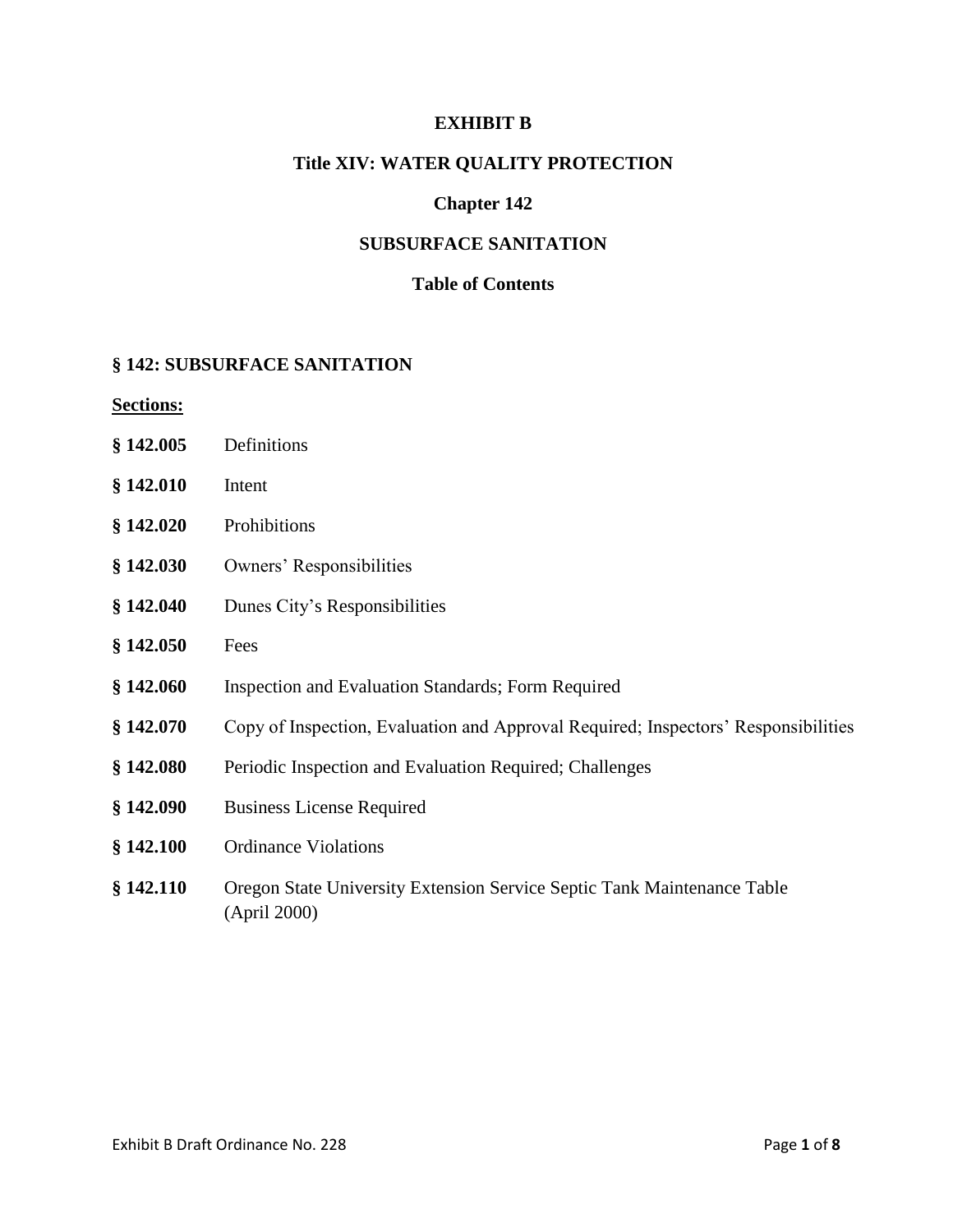### **§ 142.005 DEFINITIONS.**

For the purpose of this chapter, the following definitions shall apply unless the context clearly indicates or requires a different meaning. When not specifically defined herein, the definitions located in OAR Chapter 340, Division 071 shall apply:

**ABSORPTION FIELD.** A system of absorption trenches, a seepage trench, or a system of seepage trenches.

**ALTERNATIVE SYSTEM.** Any onsite wastewater treatment system approved by the Oregon Environmental Quality Commission or the Oregon Department of Environmental Quality for use in lieu of the standard subsurface system.

**ALTERNATIVE TREATMENT TECHNOLOGIES.** Any alternative system that incorporates aerobic and other treatment technologies or units not specifically described elsewhere herein.

**COMMERCIAL FACILITY.** Any structure or building or portion thereof other than a singlefamily dwelling.

**DRAINFIELD.** The entire area for underground dispersion of the liquid portion of sewage including the area designated for future replacement system. The drainfield includes an absorption field.

**EVALUATION.** An evaluation, investigation, inspection, recommendation, or other process performed by a qualified inspector.

**INSPECTION.** A critical examination performed by a qualified inspector to ensure a wastewater disposal system meets the standards of the Oregon Revised Statutes and Oregon Administrative Rules.

**LAKEFRONT PROPERTY.** Any real property that is abutting a lake, river or stream, also known as waterfront or riparian property.

**MAP.** A scale drawing of the property that includes the entire septic system relative to the lot lines, outbuildings, dwellings, driveways, parking areas, and replacement drainfield areas. Such map shall also include the location of any riparian areas and shoreland zones, and the location of any wellheads and septic systems within 100 feet of the existing or proposed new septic system, including those wellheads and septic systems on adjoining properties.

**NOTICE.** A written notification from the City to the owner of a wastewater disposal or septic system within the city limits. A notice shall be considered given when deposited in the United States mail, certified mail, return receipt requested, addressed to the owner, or when personally served on the owner.

**OWNER.** A person who has ownership or control of a wastewater disposal system.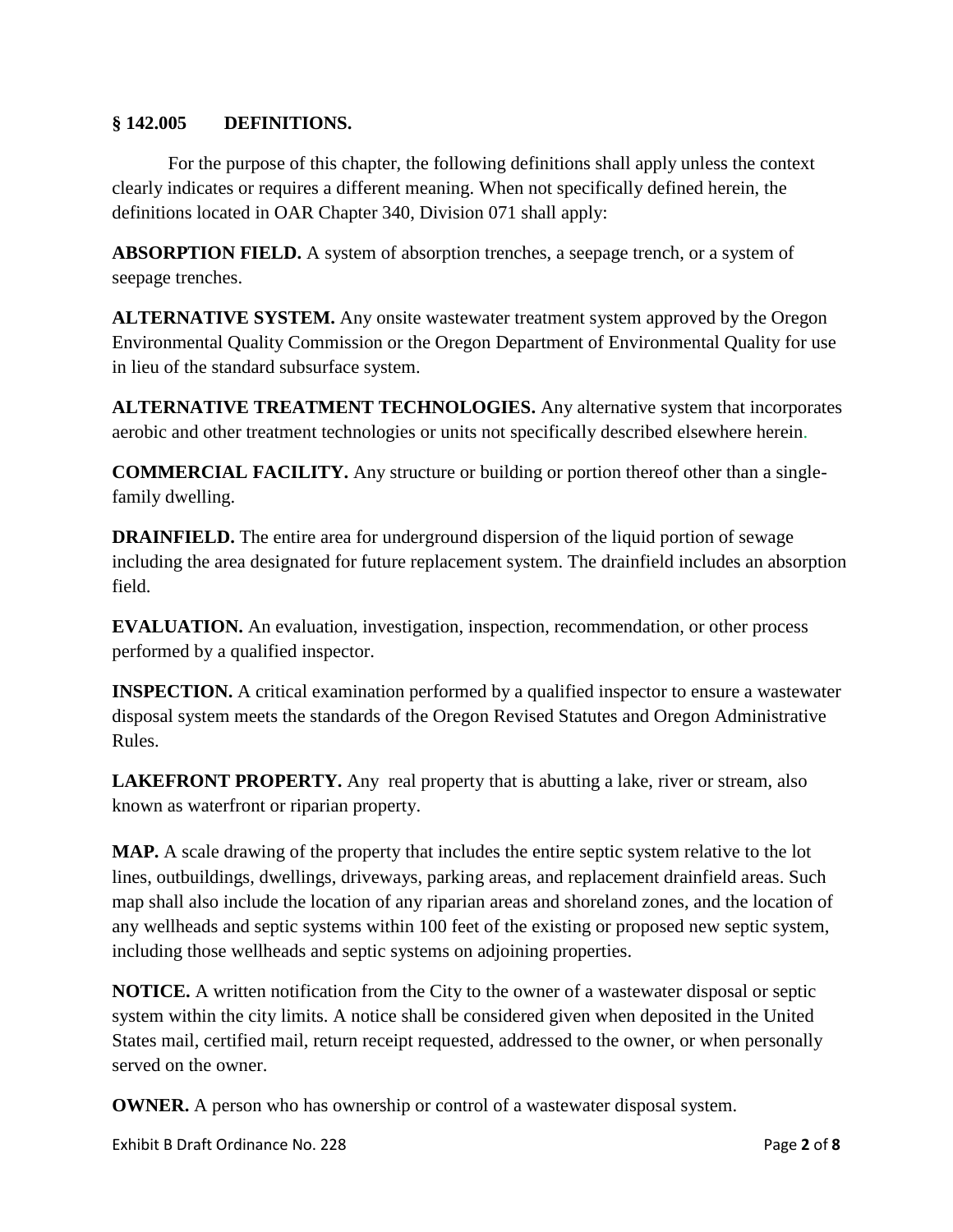**PERSON**. An individual, corporation, association, partnership, trust, firm, or other private legal entity.

**QUALIFIED / CERTIFIED INSPECTOR.** A person who is licensed by the City pursuant to §142.090 and Chapter 120 of the Dunes City Code of Ordinances, is registered in accordance with ORS Chapter 700, and possesses a current NSF International Onsite Wastewater Inspector accreditation; or

A person who is a Lane County Sanitation Department inspector, is a State of Oregon Department of Environmental Quality Inspector, or is otherwise approved by the Oregon Department of Environmental Quality to perform wastewater or septic system inspections.

**RAW WASTEWATER.** Wastewater that has not been treated by physical, chemical, or biological means, or a combination thereof, to alter the quality of the wastewater to reduce the potential degradation of water quality or the environment and risk to public health.

**SEPTIC SYSTEM.** The system that may be composed of piping, septic tank, distribution boxes, filters, pumps and electrical connections, and other components, including the drainfield, necessary to treat sewage.

**SEPTIC TANK.** A watertight receptacle that receives sewage from a sanitary drainage system and is designed to separate solids from liquids, digest organic matter during a period of detention, and allow the liquids to discharge to a second treatment unit or to a soil absorption field.

**SEWAGE/WASTEWATER.** Water-carried human and animal wastes, including kitchen, bath, and laundry wastes from residences, buildings, industrial establishments, or other places, together with any groundwater infiltration, surface waters, or industrial waste that may be present.

**TREATED WASTEWATER/PARTIALLY TREATED WASTEWATER.** Wastewater, the quality of which has been altered by physical, chemical or biological means, or a combination thereof, to reduce potential degradation of water quality or, the environment, and risk to public health.

**WASTEWATER DISPOSAL SYSTEM.** A system for disposing of wastes, either by surface or underground methods and includes domestic sewerage systems, treatment works, and other systems.

## **§ 142.010 INTENT.**

It is the intent of the Dunes City Septic System Maintenance Ordinance to ensure that all onsite wastewater disposal systems, also known as sewage disposal systems or septic systems located in the City, are operated in a safe, healthful and environmentally responsible manner.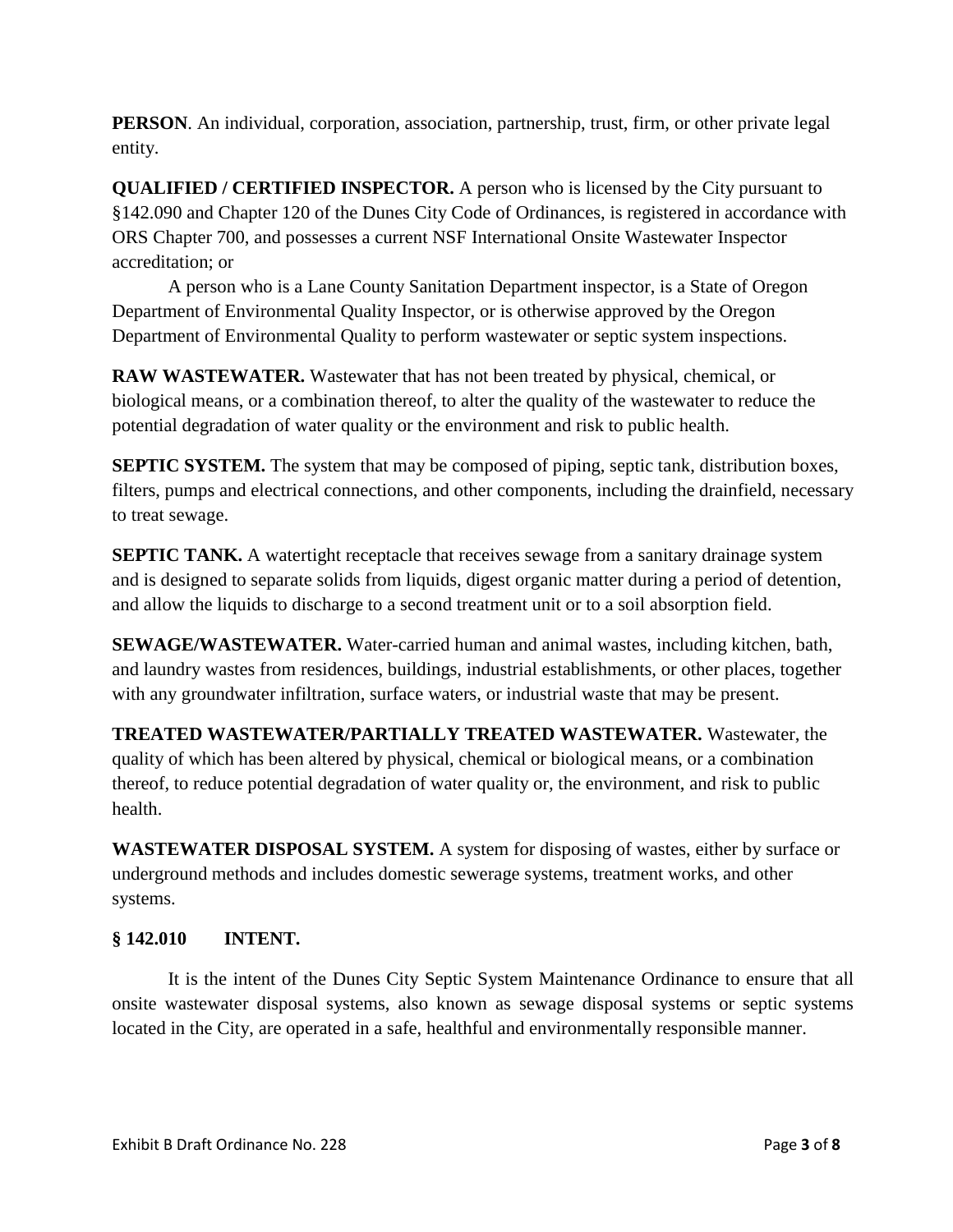### **§ 142.020 PROHIBITIONS.**

It is unlawful for a person to:

A. Maintain, occupy, or use any building intended for habitation that disposes of wastewater in a manner that does not comply with the laws, rules, regulations, ordinances or orders of the State of Oregon, Lane County, and Dunes City.

B. Construct, maintain, or use any wastewater disposal system that results in raw or partially treated wastewater escaping the confines of the wastewater disposal system and seeping into the ground or flowing into any surface water.

C. Discharge raw or treated wastewater into any well or boring or any other excavation in the ground if the discharge is not in compliance with the laws, rules, regulations, ordinances and orders of the State of Oregon, Lane County and Dunes City.

D. Discharge into any septic system any hazardous or deleterious material that adversely affects the treatment or dispersal performance of the system or adversely affects groundwater quality.

## **§ 142.030 OWNERS' RESPONSIBILITIES**

A. Initial Inspection and Mapping.

1. Owners of existing buildings served by onsite wastewater disposal systems are responsible to have those systems initially mapped, inspected and evaluated, at their expense, by a qualified inspector.

2. Copies of the initial map, inspection and evaluation must be filed with the Dunes City Recorder on or before March 31<sup>st</sup>, 2016. Owners who file wastewater disposal system maps, inspections and evaluations in accordance with prior Ordinance No. 173, passed March 9, 2006, and prior Ordinance No. 203, adopted January 14, 2010, are considered to be in compliance with the requirements of this paragraph.

B. Periodic Inspections.

Owners of existing buildings served by onsite wastewater disposal systems, except those systems identified in paragraph (D) below, are responsible to have those systems periodically inspected and evaluated at their expense by a qualified inspector. The time period for the required inspection and evaluation shall be the interval identified by the qualified inspector in the prior inspection and evaluation report. Within forty-five (45) calendar days after said periodic inspection and evaluation, the owner shall cause a copy of the inspection and evaluation report to be filed with the Dunes City Recorder, together with the appropriate fee. If the qualified inspector fails to provide said inspection and evaluation report to the property owner within thirty (30) calendar days following the date of inspection as provided in §142.060(A) herein, the owner shall notify the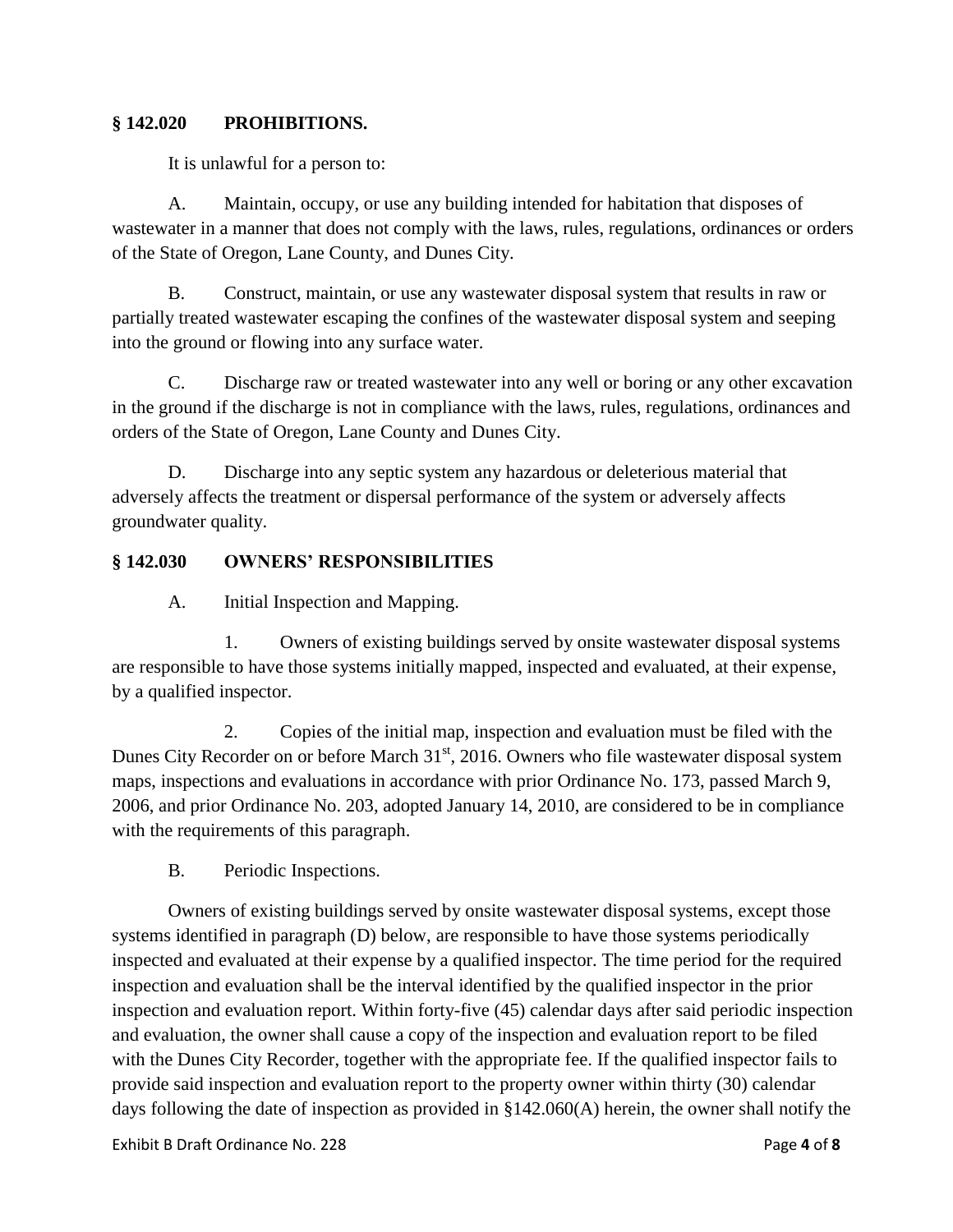Dunes City Recorder who shall investigate the reason for the delay by the inspector in providing the report to the property owner.

C. Notification of System Failure.

Owners are responsible to install, operate and maintain their wastewater disposal systems in accordance with the laws of the State of Oregon and Oregon Administrative Rules. Owners shall notify the City in the event the inspector's report indicates a failure of the system or the owner observes a failure of a system at any time.

# D. Alternative Systems.

Owners of alternative systems that utilize alternative treatment technology are responsible to have those systems inspected and evaluated at their expense in accordance with Oregon Revised Statutes and Oregon Administrative Rules. Such owners shall provide a copy of the Department of Environmental Quality annual inspection report to the City Recorder. No fee for submission of this report will be required.

E. Commercial Facilities.

1. Owners of existing commercial facilities served by onsite wastewater disposal systems, except those systems identified in paragraph (D) above, are responsible to have those systems periodically inspected and evaluated at their expense by a qualified inspector. The time period for the required inspection and evaluation shall be the interval identified by the qualified inspector in the prior inspection and evaluation report. Within forty-five (45) calendar days after said periodic inspection and evaluation, the owner shall cause a copy of the inspection and evaluation report to be filed with the Dunes City Recorder, together with the appropriate fee. If the qualified inspector fails to provide said inspection and evaluation report to the property owner within thirty (30) calendar days following the date of inspection as provided in §142.060(A) herein, the owner shall notify the Dunes City Recorder who shall investigate the reason for the delay by the inspector in providing the report to the property owner.

2. Owners of commercial facilities are responsible to have sanitation inspections at their expense in accordance with Oregon Revised Statutes and Oregon Administrative Rules. Such owners shall provide a copy of the annual sanitation inspection report to the City Recorder. No fee for submission of this report will be required.

# **§ 142.040 DUNES CITY'S RESPONSIBILITIES**

A. The City shall establish records of individual wastewater disposal systems and the City shall maintain such records in accordance with Oregon records retention laws, rules and regulations.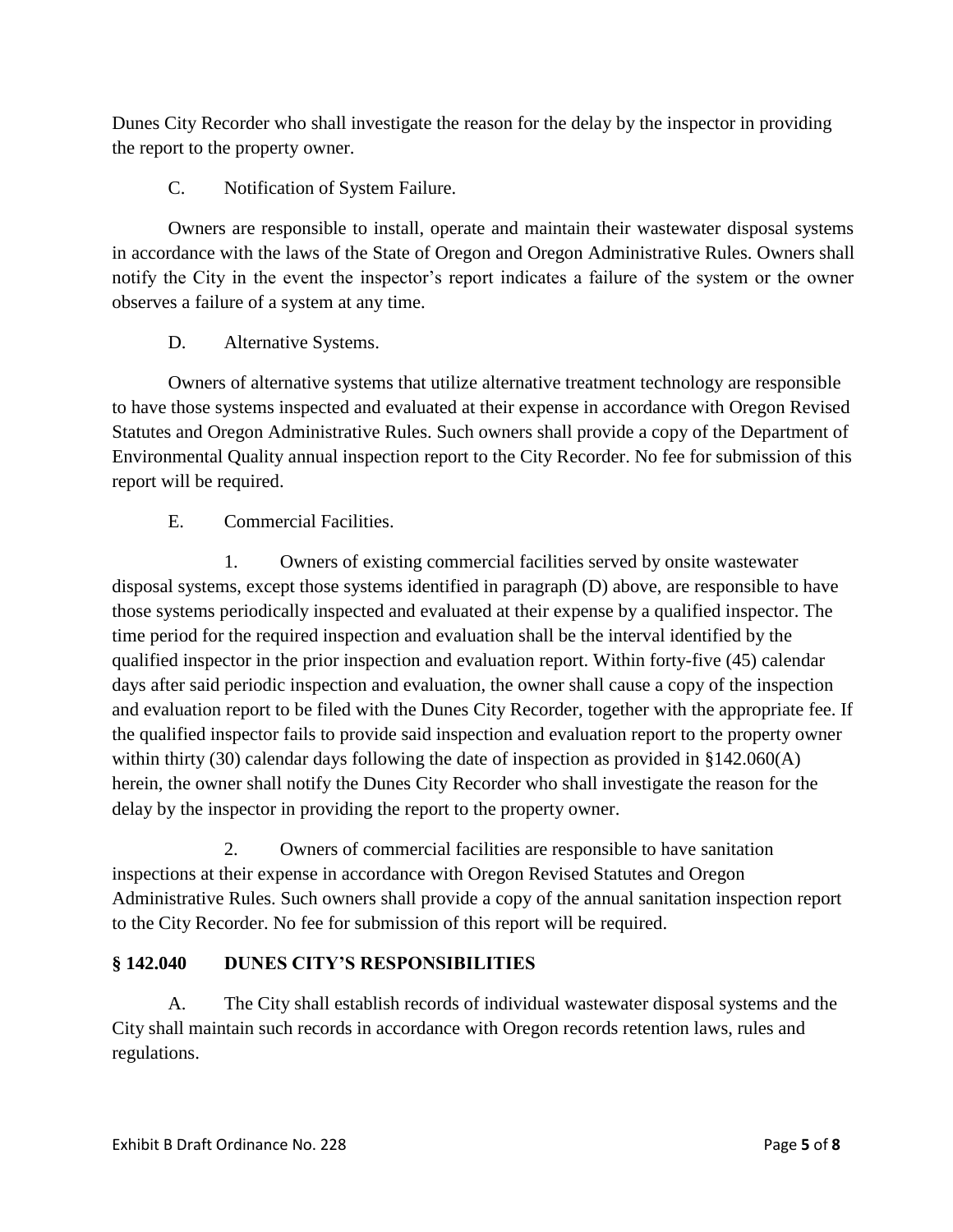B. The City shall maintain a register of qualified inspectors who have acknowledged receipt of and agree to abide by this Ordinance. The City will remove an inspector's name from the register for failure to comply with the provisions of this Ordinance including, but not limited to:

1. Failure to provide inspection results to an owner within thirty (30) calendar days; or

2. Providing inspection results that are deemed by the City to be incomplete or unacceptable.

C. The City shall send periodic reminder notices, together with information describing recommended septic tank maintenance, to wastewater disposal system owners not later than thirty (30) calendar days prior to the expiration of the time interval identified by the qualified inspector on the prior inspection and evaluation report. Upon receipt of the qualified inspector's inspection and evaluation report, the City shall send the wastewater disposal system owners an acknowledgement of the qualified inspector's inspection and evaluation report.

D. Semi-annually, the City shall prepare and present a septic system maintenance compliance report to the City Council.

# **§142.050 FEES.**

At the time of filing of any reports, maps, evaluations, inspections, or other data required under the terms of this Section, Dunes City shall charge and collect an administration fee to cover the costs of administration and implementation of this Ordinance. Said fee shall be established by resolution adopted by the Dunes City Council and may be amended from time to time.

# **§142.060 INSPECTION AND EVALUATION STANDARDS; FORM REQUIRED.**

A. Inspections and evaluation standards shall meet those as required by Oregon Revised Statutes Chapter 454 and the Oregon Administrative Rules. If a periodic inspection indicates a fully functioning system, pumping of the septic tank is not required unless the qualified inspector deems it necessary. The qualified inspector shall use the inspection and evaluation form required by the Department of Environmental Quality to prepare a report of the system's current condition including the reason or reasons supporting a decision to require pumping of the septic tank, and shall include a recommendation as to when the system should be evaluated again in the future. The completed inspection and evaluation form shall be delivered to the owner within thirty (30) calendar days from the date of inspection and evaluation.

B. When determining the time frame to establish the date for the next periodic evaluation, qualified inspectors shall utilize the most current Oregon State University Extension Service Septic Tank Maintenance Table in Section 142.110, or such other document or documents as may be adopted by the City Council by resolution from time to time, as a guideline.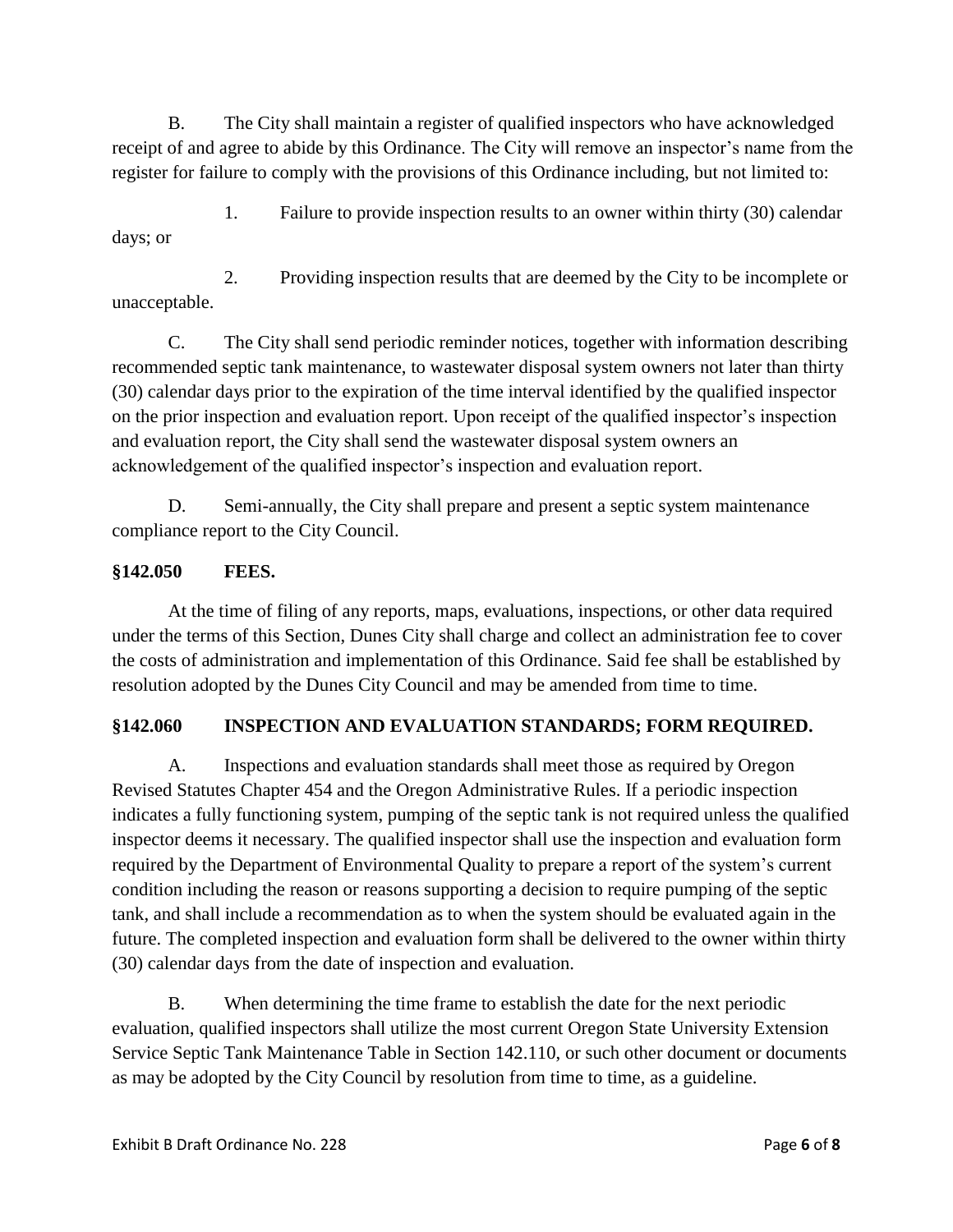# **§ 142.070 COPY OF INSPECTION, EVALUATION AND APPROVAL REQUIRED; INSPECTORS' RESPONSIBILITIES.**

Any owner of property upon which a new, replacement, or existing septic system is required to be inspected, approved, or evaluated pursuant to Oregon Revised Statues Chapter 454, or any provision of the Oregon Administrative Rules, shall file a copy of the document evidencing said inspection, approval, or evaluation, as well as a map of the property as defined in §142.060(A), with the Dunes City Recorder within forty-five (45) calendar days of the date of issuance thereof.

# **§ 142.080 PERIODIC INSPECTION AND EVALUATION REQUIRED; CHALLENGES.**

A. Owners of buildings served by onsite wastewater disposal systems shall have their system inspected and evaluated as provided in this Ordinance at such intervals as identified by the qualified system inspector.

B. If an owner of a wastewater disposal system disagrees with the time interval identified by the inspector, that owner shall, at the owner's sole expense, obtain a second qualified inspector's opinion as to the recommended time interval and submit the written second opinion from the second qualified inspector along with the evaluation report. For purposes of enforcement and implementation of this Ordinance, Dunes City shall accept the recommendation that provides for the greatest time interval between inspections that is recommended by either qualified inspector.

## **§ 142.090 BUSINESS LICENSE REQUIRED.**

Any Person, other than a governmental agency, that performs wastewater disposal or septic system evaluations and pumping within the corporate limits of the City shall obtain a business license from the City pursuant to the provisions of Chapter 120 of the Dunes City Code of Ordinances. The annual business license fee shall be established by resolution of the City Council. Prior to the issuance of said wastewater disposal or septic system evaluation, inspection and pumping license, Dunes City shall deliver to the applicant a complete copy of this Chapter 142 and a copies of documents adopted by the City Council for inspectors to utilize to determine the dates of periodic evaluations, and the applicant shall acknowledge receipt and review of said Chapter and other document(s), in writing.

## **§ 142.100 ORDINANCE VIOLATIONS.**

For violations of this Ordinance, the City may take the following actions: issuance of a notice of violation; issuance of a cease and desist order; abatement; execution of a stipulation agreement; and/or commencement of other civil proceedings as provided in Chapter 36 of the Dunes City Code of Ordinances. Upon receipt of a written complaint alleging a violation of the